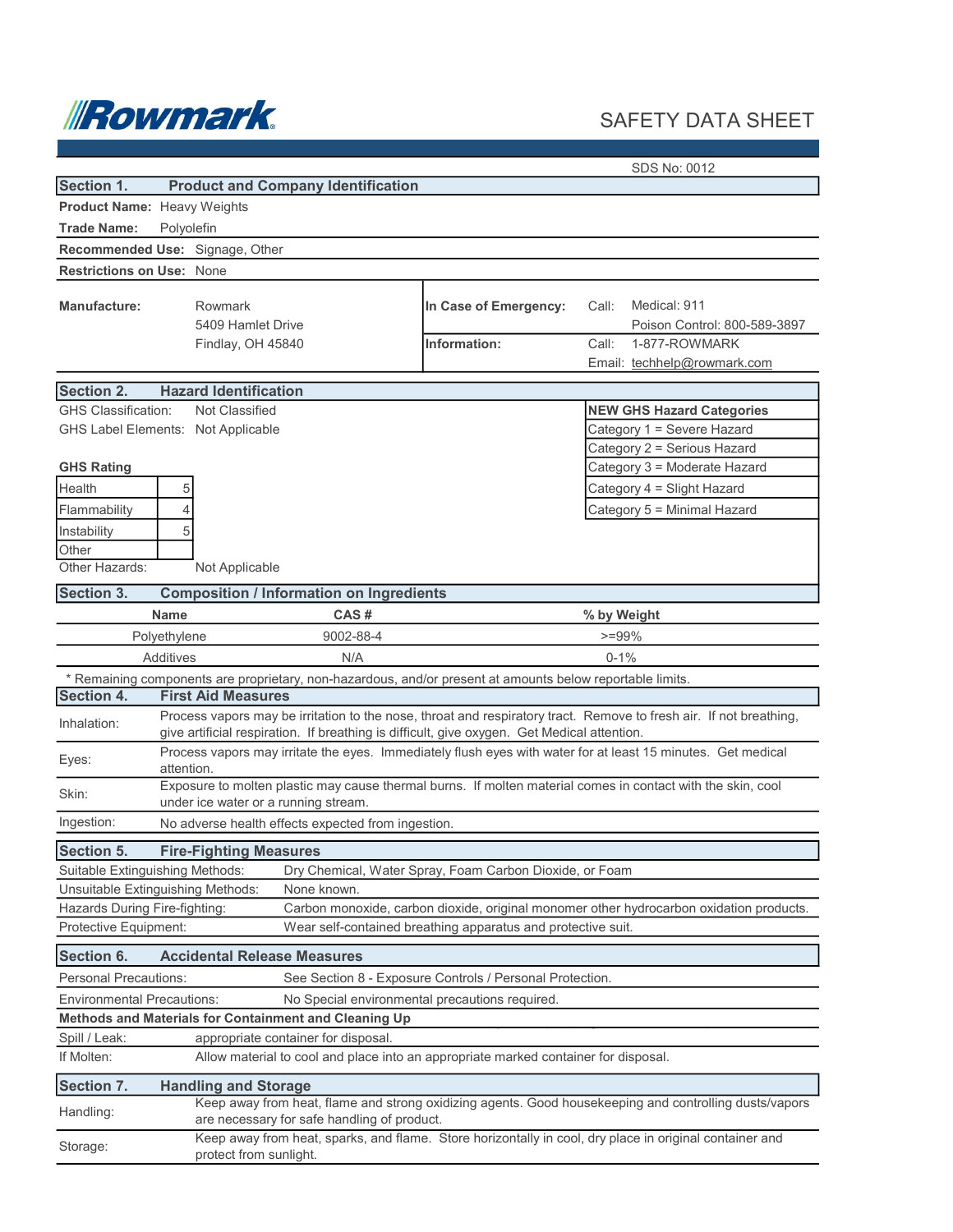| Section 8.                                                                                                                                                                                                                      |                                                                                                      | <b>Exposure Control and Personal Protection</b>                                 |                                                                                          |                           |  |  |
|---------------------------------------------------------------------------------------------------------------------------------------------------------------------------------------------------------------------------------|------------------------------------------------------------------------------------------------------|---------------------------------------------------------------------------------|------------------------------------------------------------------------------------------|---------------------------|--|--|
| <b>Exposure Limits:</b>                                                                                                                                                                                                         |                                                                                                      |                                                                                 |                                                                                          |                           |  |  |
| 1) Effects of Acute Exposure:                                                                                                                                                                                                   |                                                                                                      | See section 11, Toxicological Information                                       |                                                                                          |                           |  |  |
|                                                                                                                                                                                                                                 |                                                                                                      | 2) Effects of Chronic Over Exposur See section 11, Toxicological Information    |                                                                                          |                           |  |  |
|                                                                                                                                                                                                                                 | 3) OSHA Permissible Exposure Lin Chemical                                                            |                                                                                 | <b>OSHA PEL</b>                                                                          | <b>ACGIH TLV</b>          |  |  |
|                                                                                                                                                                                                                                 |                                                                                                      | <b>Total Dust</b>                                                               | 15 mg/m3 TWA                                                                             | Not Assigned              |  |  |
|                                                                                                                                                                                                                                 |                                                                                                      | Repirable Fraction                                                              | 5 mg/m3 TWA                                                                              | Not Assigned              |  |  |
|                                                                                                                                                                                                                                 |                                                                                                      | Inhalable Particulate                                                           | Not Assigned                                                                             | 10 mg/m3 TWA              |  |  |
|                                                                                                                                                                                                                                 |                                                                                                      | Respirable Particulate                                                          | Not Assigned                                                                             | 3 mg/m3 TWA               |  |  |
| 4) Carcinogen Potential:                                                                                                                                                                                                        |                                                                                                      | See section 11, Toxicological Information                                       |                                                                                          |                           |  |  |
| <b>Engineering Controls:</b>                                                                                                                                                                                                    |                                                                                                      |                                                                                 |                                                                                          |                           |  |  |
| Use recommended safe handling practices to minimize unnecessary exposure.                                                                                                                                                       |                                                                                                      |                                                                                 |                                                                                          |                           |  |  |
|                                                                                                                                                                                                                                 |                                                                                                      |                                                                                 | General room ventilation is adequate for storage and ordinary handling.                  |                           |  |  |
|                                                                                                                                                                                                                                 |                                                                                                      |                                                                                 | Use local exhaust at points of fume generation or if dusty conditions prevail.           |                           |  |  |
|                                                                                                                                                                                                                                 | <b>Personal Protective Equipment:</b>                                                                |                                                                                 |                                                                                          |                           |  |  |
|                                                                                                                                                                                                                                 |                                                                                                      |                                                                                 | Wear safety glasses with side shields or chemical goggles to prevent eye contact.        |                           |  |  |
|                                                                                                                                                                                                                                 |                                                                                                      |                                                                                 | Have eye-washing facilities readily available where eye contact can occur.               |                           |  |  |
|                                                                                                                                                                                                                                 |                                                                                                      |                                                                                 | Wear impervious gloves and protective clothing to prevent skin contact.                  |                           |  |  |
|                                                                                                                                                                                                                                 |                                                                                                      |                                                                                 |                                                                                          |                           |  |  |
| Section 9.                                                                                                                                                                                                                      | <b>Physical and Chemical Properties</b>                                                              |                                                                                 |                                                                                          |                           |  |  |
| characteristic odor                                                                                                                                                                                                             |                                                                                                      | Various colors                                                                  | Vapor Pressure:                                                                          | Not applicable            |  |  |
| Odor:                                                                                                                                                                                                                           |                                                                                                      | Characteristic Odor                                                             | Vapor Density:                                                                           | Not applicable            |  |  |
| pH:                                                                                                                                                                                                                             |                                                                                                      | Not applicable                                                                  | Relative Density:                                                                        | $.941 - .965$ (water = 1) |  |  |
| Melting Point / Freezing Point:                                                                                                                                                                                                 |                                                                                                      | 126° to 135°C                                                                   | Solubility (ies):                                                                        | Insoluble                 |  |  |
| <b>Boiling Point:</b>                                                                                                                                                                                                           |                                                                                                      | Not applicable                                                                  | Partition Coefficient (N-Octanol/Wa Not applicable                                       |                           |  |  |
| Flash Point:                                                                                                                                                                                                                    |                                                                                                      | Not applicable                                                                  | Auto-Ignition Temperature:                                                               | $>300^{\circ}$ C          |  |  |
| <b>Evaporation Rate:</b>                                                                                                                                                                                                        |                                                                                                      | Not applicable                                                                  | Decomposition Temperature:                                                               | Varies, >300°C            |  |  |
|                                                                                                                                                                                                                                 |                                                                                                      | Not classified. Burns                                                           |                                                                                          |                           |  |  |
| Flammability (solid, gas):                                                                                                                                                                                                      |                                                                                                      | but does not easliy<br>ignite.                                                  | Viscosity:                                                                               | Not applicable            |  |  |
| <b>Upper Explosive Limit:</b>                                                                                                                                                                                                   |                                                                                                      | Not established                                                                 | Specific Gravity:                                                                        | .950-.965                 |  |  |
| Lower Explosive Limit:                                                                                                                                                                                                          |                                                                                                      | Not established                                                                 | Percent Volatile:                                                                        | Not applicable            |  |  |
|                                                                                                                                                                                                                                 |                                                                                                      |                                                                                 |                                                                                          |                           |  |  |
| Section 10.                                                                                                                                                                                                                     | <b>Stability Reactivity</b>                                                                          |                                                                                 |                                                                                          |                           |  |  |
| Reactivity:                                                                                                                                                                                                                     |                                                                                                      | Stable                                                                          |                                                                                          |                           |  |  |
| Chemical Stability:                                                                                                                                                                                                             |                                                                                                      | <b>Stable</b>                                                                   |                                                                                          |                           |  |  |
|                                                                                                                                                                                                                                 | Possibility of Hazardous Reactions:                                                                  | Unlikely to occur                                                               |                                                                                          |                           |  |  |
| Conditions to Avoid:                                                                                                                                                                                                            |                                                                                                      |                                                                                 | Avoid contact with oxidizing agents. Avoid open flames and tempuratures over 400°F       |                           |  |  |
| Incompatible Materials:                                                                                                                                                                                                         |                                                                                                      | Acids and ammonium salts of acids                                               |                                                                                          |                           |  |  |
|                                                                                                                                                                                                                                 | <b>Hazardous Decomposition Products:</b>                                                             |                                                                                 | Thermal decomposition can produce irritating and toxic fumes and gases, including carbon |                           |  |  |
|                                                                                                                                                                                                                                 |                                                                                                      | monoxide, hydrogen cyanide, aldehydes, organic acids and polynuclear aromatic   |                                                                                          |                           |  |  |
|                                                                                                                                                                                                                                 |                                                                                                      | compounds.                                                                      |                                                                                          |                           |  |  |
| <b>Combustion Products:</b>                                                                                                                                                                                                     |                                                                                                      |                                                                                 |                                                                                          |                           |  |  |
| Section 11.                                                                                                                                                                                                                     | <b>Toxicological Information</b>                                                                     |                                                                                 |                                                                                          |                           |  |  |
| <b>Irritation Effects</b>                                                                                                                                                                                                       |                                                                                                      |                                                                                 |                                                                                          |                           |  |  |
|                                                                                                                                                                                                                                 | Eye Irritation:                                                                                      |                                                                                 | Solid particles may cause transient irritation from mechanical abrasion.                 |                           |  |  |
|                                                                                                                                                                                                                                 | Skin Irritation:                                                                                     | Not expected to cause skin irritation. Molten material may cause thermal burns. |                                                                                          |                           |  |  |
|                                                                                                                                                                                                                                 | Inhalation:                                                                                          | Not a likely route of exposure. Process fumes may cause irritation.             |                                                                                          |                           |  |  |
|                                                                                                                                                                                                                                 | Ingestion:                                                                                           | May cause a choking hazard if swallowed.                                        |                                                                                          |                           |  |  |
|                                                                                                                                                                                                                                 |                                                                                                      |                                                                                 |                                                                                          |                           |  |  |
| Physical:                                                                                                                                                                                                                       | Hot material may cause thermal burns. Mechanical irritation to skin, eyes, and throat may occur with |                                                                                 |                                                                                          |                           |  |  |
|                                                                                                                                                                                                                                 | exposure to dust and small partricles.                                                               |                                                                                 |                                                                                          |                           |  |  |
| <b>Chemical:</b><br>Inhalation of process fumes and vapors may cause soreness in the nose and throat and coughing.                                                                                                              |                                                                                                      |                                                                                 |                                                                                          |                           |  |  |
| Toxicological:<br>This material is considered essentially inert and non-toxic. It has no known acute health effects.<br>Delayed and Immediate effects:<br>Coughing, throat soreness, possible redness of skin, eyes, or throat. |                                                                                                      |                                                                                 |                                                                                          |                           |  |  |
|                                                                                                                                                                                                                                 |                                                                                                      |                                                                                 |                                                                                          |                           |  |  |
| Chronic effects: (short and long term exposure)                                                                                                                                                                                 |                                                                                                      |                                                                                 |                                                                                          |                           |  |  |
| Product has minimal chronic effect. There are no known or reported reproductive or genetic effects.                                                                                                                             |                                                                                                      |                                                                                 |                                                                                          |                           |  |  |